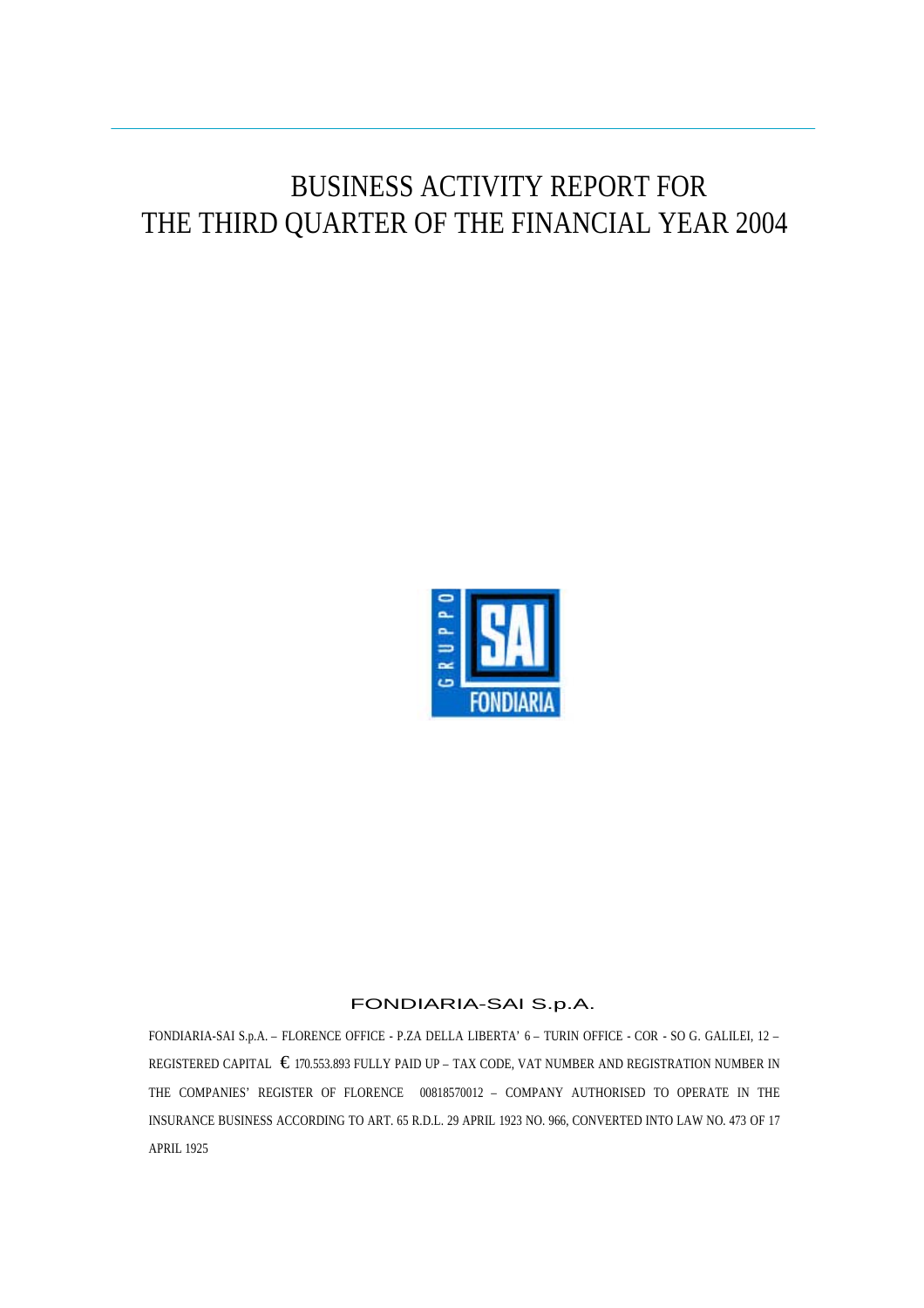#### **BOARD OF DIRECTORS**

| Salvatore Ligresti                         | Honorary Chairman                     |
|--------------------------------------------|---------------------------------------|
| Jonella Ligresti*                          | Chairman                              |
| Giulia Maria Ligresti*                     | Vice Chairman                         |
| Massimo Pini*                              | Vice Chairman                         |
| Antonio Talarico*                          | Vice Chairman                         |
| Fausto Marchionni*                         | Managing Director and General Manager |
| Andrea Broggini                            |                                       |
| Carmelo Caruso                             |                                       |
| Mariella Cerutti Marocco                   |                                       |
| Carlo d'Urso                               |                                       |
| Vincenzo La Russa*                         |                                       |
| Gioacchino PaoloLigresti*                  |                                       |
| Lia Lo Vecchio                             |                                       |
| Siro Lombardini                            |                                       |
| Enzo Mei                                   |                                       |
| GiuseppeMorbidelli                         |                                       |
| Cosimo Rucellai                            |                                       |
| Oreste Severgnini                          |                                       |
| Salvatore Spiniello                        |                                       |
| Oscar Zannoni                              |                                       |
|                                            |                                       |
| $\lambda$ 11 $\lambda$ $\lambda$ $\lambda$ |                                       |

#### **AUDITORS**

Benito Giovanni Marino *Chairman* Giancarlo Mantovani *Stat. auditor* Marco Spadacini *Stat. auditor* Sergio Castellini *Alternate aud.* Giorgio Di Giuliomaria *Alternate aud.* Maria Luisa Mosconi *Alternate aud.*

#### Alberto Marras *Secretary of the Board and Executive Committee*

#### **INDEPENDENT AUDITORS**

#### DELOITTE & TOUCHE S.p.A.

#### **COMMON REPRESENTATIE OF THE SAVINGS SHAREHOLDERS**

#### Sandro Quagliotti

#### **GENERAL MANAGEMENT**

Fausto Marchionni

#### *\** Comprising the Executive Committee

The Chairman of the Board of Directors, each of the Vice Chairmen and the Managing Director are granted all the powers according to art. 21 of the Articles of Association. The Board of Directors has granted to the Executive Committee in accordance with art. 19 of the Articles of Association all the powers of the Board, except those expressly reserved by the law for the Board itself, notwithstanding the exclusive competence of the latter for each decision with regard to operations with co-related parties as defined by the Board of Directors.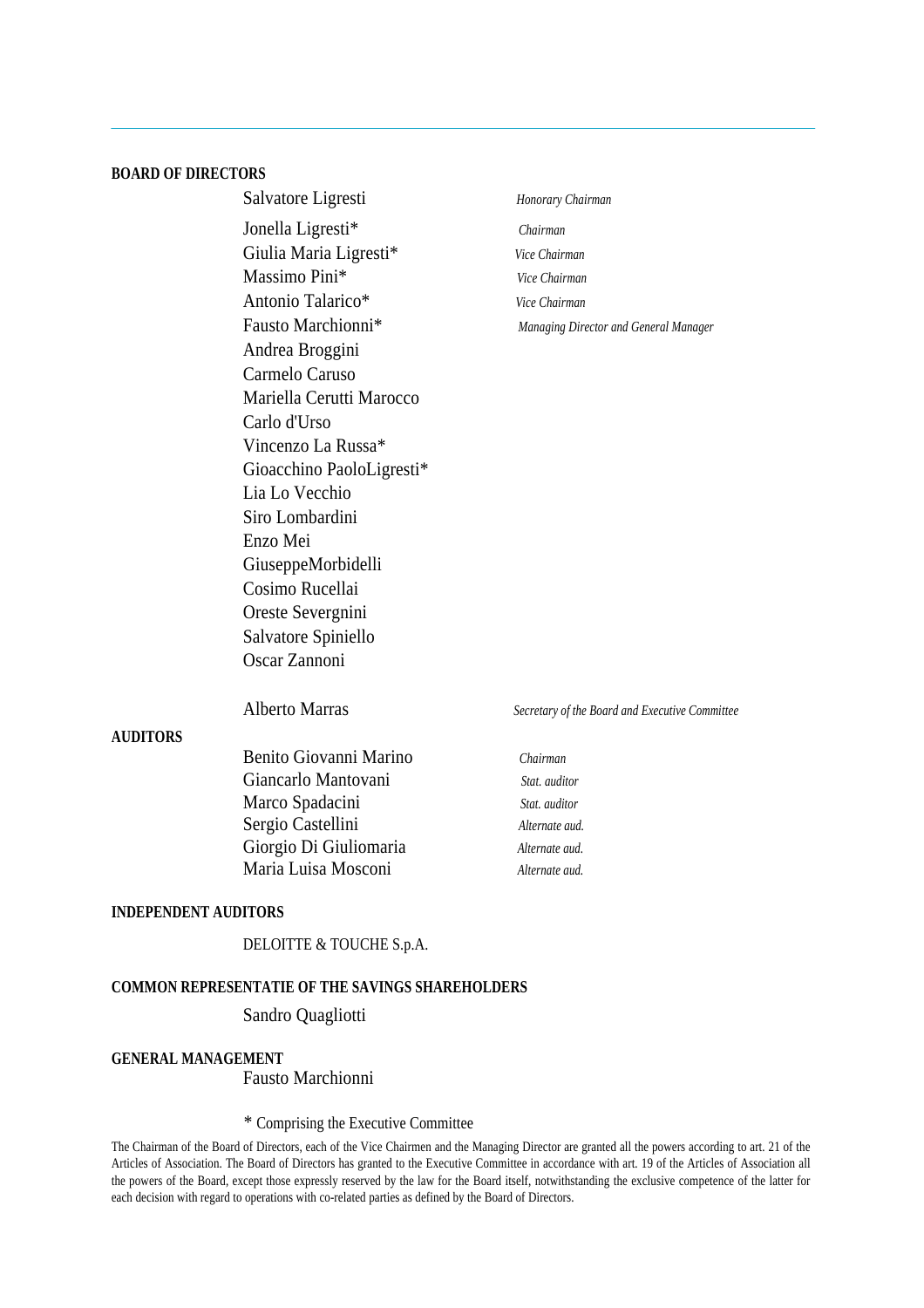# **CONTENTS**

| MANAGEMENT ACTIVITIES AND COMMENTS <b>Frame ACCIVITIES</b> |
|------------------------------------------------------------|
| OWN SHARES AND THOSE OF THE PARENT COMPANY15               |
|                                                            |
| <b>IMPORTANT EVENTS OCCURRING</b>                          |
| FORESEEABLE MANAGEMENT TREND 19                            |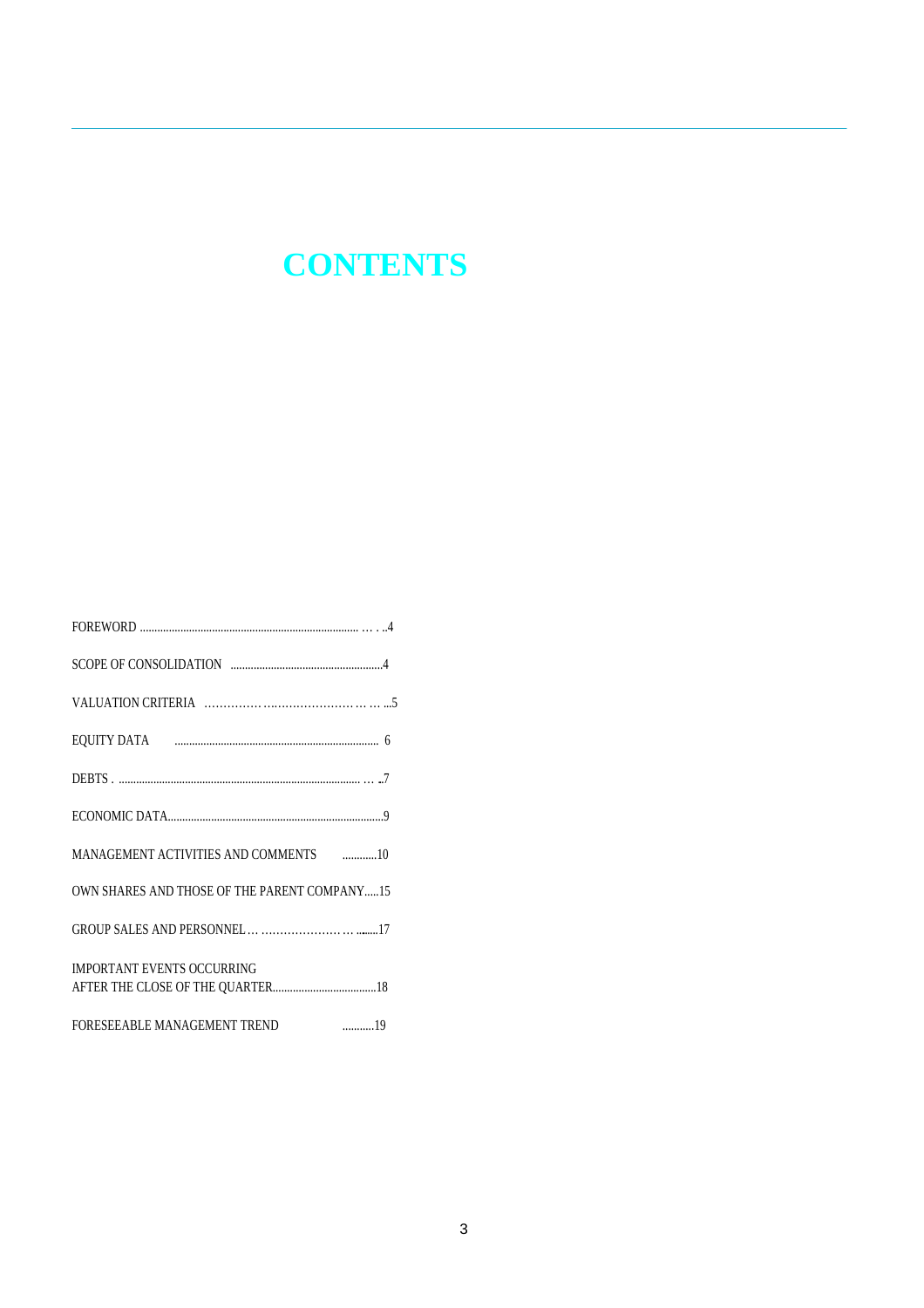## **FOREWORD**

The quarterly report as of 30 September 2004, prepared on a consolidated basis, consists of the accounts tables drafted in accordance with the principles dictated for annual and consolidated accounts.

The accounts tables contain economic data compared with the same period of the previous financial year and the equity data compared with 31 December 2003 and 30 June 2004.

These tables and the corresponding information provide the information required by Consob according to instruction number 11971 of 14 May 1999 and subsequent amendments and additions, in accordance with the laws implementing legislative decree no. 58 of 24 February 1998.

The quarterly economic and equity situation is not audited by the independent auditor.

All the values shown are expressed in millions or thousands of euros with the usual rounding off.

# **CONSOLIDATION AREA**

The quarterly report of the group includes the data of the parent company and of the 111 Italian and foreign subsidiaries and associated companies. The following changes occurred in the 3<sup>rd</sup> quarter of 2004:

- change in the holding in the ordinary capital of the subsidiary MILANO ASSICURAZIONI S.p.A. to 65.36%;
- sale of the entire holding in the subsidiary MERCANTILE LEASING S.p.A.;
- merger through incorporation of the subsidiary COFIMO SIM S.p.A. in SAI GESTIONI SIM S.p.A. and change of company name of the holding company to SAI MERCATI MOBILIARI SIM S.p.A..

In addition, the initiatives aimed at rationalising the consolidation framework with a view to greater operating integration between the companies of the group are continuing.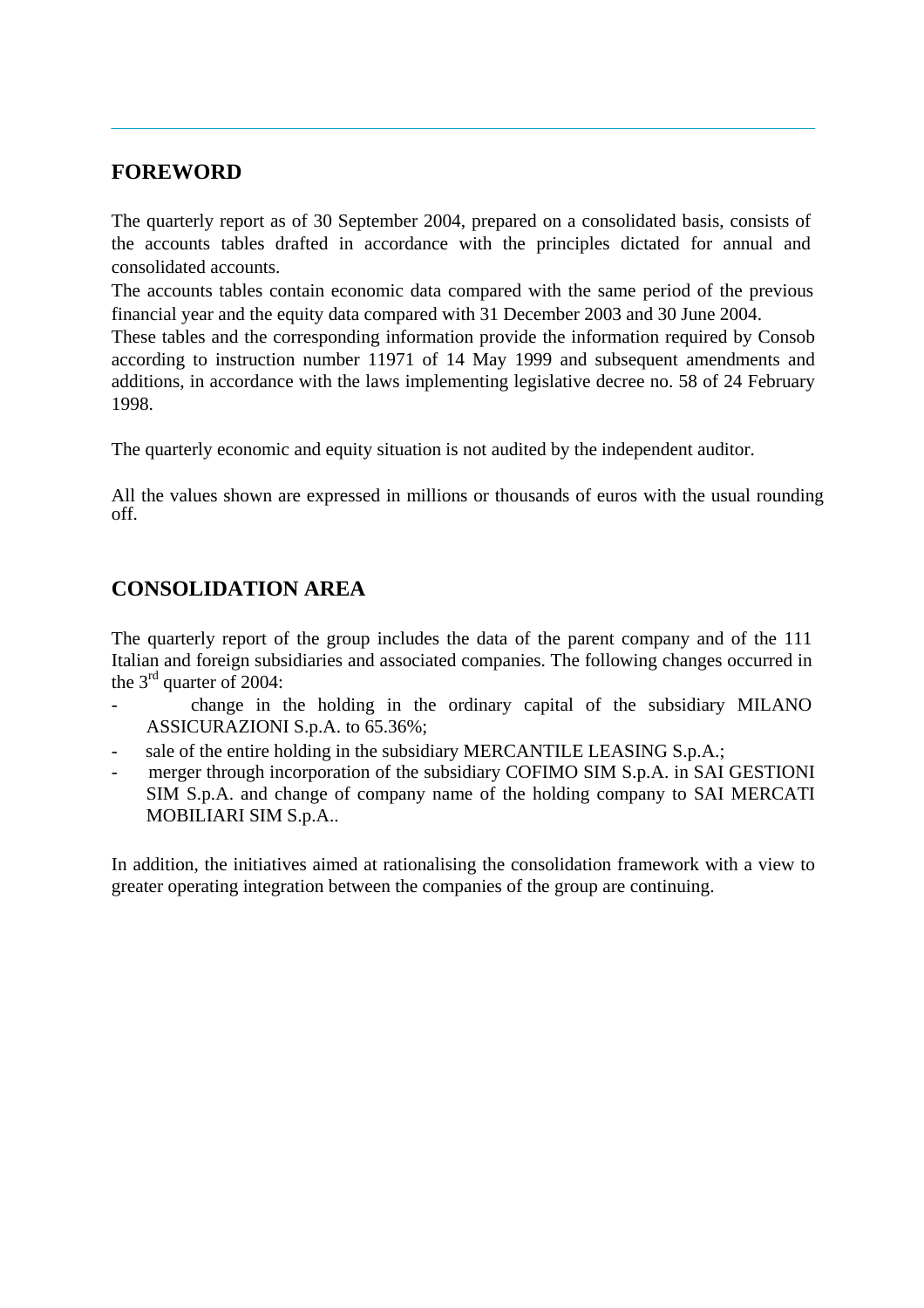# **VALUATION CRITERIA**

The editing principles and the valuation criteria used for the year-end accounts have been applied to the quarterly report.

Therefore, for further information, specific reference is made to those published in the balance sheet documentation of 31.12.2003.

However, the quarterly report is influenced by a greater valuational approach and greater use of simplification; consequently, methodologies have been used which, though making more use of estimates, are nevertheless suitable essentially to safeguard the end of year principles.

In particular:

#### **Financial investments**

The valuation of certificates of indebtedness and capital securities is made according to the accounting principles adopted for the preparation of the balance sheet, on the basis of the quotations of the last day of the quarter. Any valuation loss of the short-term securities, net of the obligatory increases, is recorded in the profit and loss account.

The long-term securities are maintained at book value, with the exception of those items for which permanent value losses have occurred at the end of the quarter.

#### **Technical reserves of direct business:**

- Premium reserve non-life business Within this reserve, the component of the reserve for current risks is kept unchanged compared with 31 December 2003 in the branches in which it was allocated at the end of the last financial year, if the current generation trend does not show significant deterioration of the loss value.
- Claims reserve non-life business

The multi-stage technical valuation process undergoes some changes in terms of simplification of procedures, essentially because of the impossibility of carrying out – like end of year practices – the analytical revision of residual expenses.

In the land vehicle TPL, the 2004 generation has been determined, both for the SAI portfolio and for the Fondiaria portfolio, by means of five different actuarial statistical methods. In other non-life business, the damage estimate of the technical offices has been included by using the parameters adopted for the end of year accounts for 2003, when there were no substantial changes compared with the consolidated trends as the statistical basis. For the previous generations, in the case in which the examination of the operations throughout the third quarter does not reveal significant sufficiency or insufficiency phenomena, the following reserve expenses are maintained, adjusted for the period payments. In other cases, the valuation of the adjuster has been included as a precaution.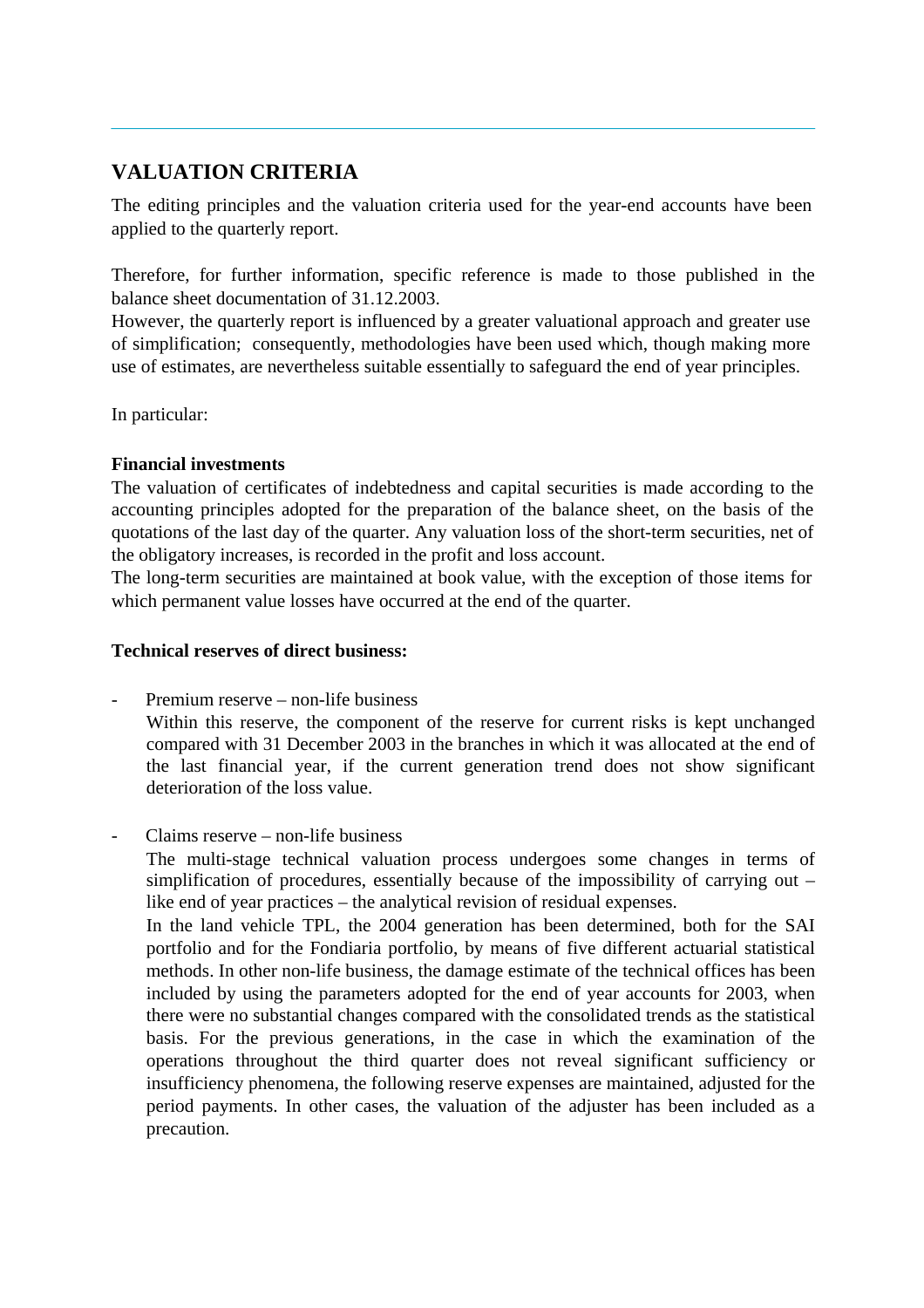## **EQUITY DATA**

The following table shows the investments and net technical reserves as of 30/09/2004, compared with the corresponding amounts as of 30.6.2004 and 31.12.2003.

| (Euro K)                                                           | 30/09/04                  | 30/06/04              | $\text{Var.}\%$ | 31/12/03   |
|--------------------------------------------------------------------|---------------------------|-----------------------|-----------------|------------|
| <b>INVESTMENTS:</b>                                                |                           |                       |                 |            |
| Land and buildings                                                 | 2,008,384                 | 2,384,895             | (15.79)         | 2,385,169  |
| Investments in companies of the group and other participating int. | 361,906                   | 452,860               | (20.08)         | 519,392    |
| Other financial investments                                        |                           | 20,281,030 19,208,501 | 5.58            | 18,709,991 |
| Deposits with ceding undertakings                                  | 52,832                    | 58,537                | (9.75)          | 57,645     |
| Investments benefiting insured of life branches who bear the       |                           |                       |                 |            |
| Risk and deriving from pension fund management                     | 3,433,076                 | 3,245,027             | 5.79            | 2,708,485  |
| <b>Total investments</b>                                           | 26, 137, 228 25, 349, 820 |                       | 3.11            | 24,380,682 |
| Liquidity                                                          | 554,170                   | 552,393               | 0.32            | 580,033    |
| <b>Total investments and liquidity</b>                             |                           | 26,691,398 25,902,213 | 3.05            | 24,960,715 |
| NET TECHNICAL RESERVES:                                            |                           |                       |                 |            |
| Non-life business                                                  |                           |                       |                 |            |
| Premium reserves                                                   | 2,196,785                 | 2,406,096             | (8.70)          | 2,274,063  |
| claims reserves                                                    | 8,279,857                 | 8,180,327             | 1.22            | 7,999,185  |
| other technical reserves                                           | 23,621                    | 23,586                | 0.15            | 26,749     |
| Life business                                                      |                           |                       |                 |            |
| <b>Technical reserves</b>                                          | 10,977,367 10,930,262     |                       | 0.43            | 10,674,669 |
| Technical reserves if the investment risk is borne by              |                           |                       |                 |            |
| The insured and reserves deriving from pension fund                |                           |                       |                 |            |
| Management                                                         | 3,430,913                 | 3,240,092             | 5.89            | 2,704,525  |
| <b>Total net technical reserves</b>                                | 24,908,543 24,780,363     |                       | 0.52            | 23,679,191 |
|                                                                    |                           |                       |                 |            |
| <b>Financial debts</b>                                             | 209,763                   | 37,747                | ÷,              | 562,917    |

The structure of the investments shows a reduction in the weight of the "Land and buildings" component following the transfer, completed during the third quarter, by the parent company and the subsidiaries Milano Assicurazioni, Meridiano Risparmio and Meridiano EUR to the closed property fund managed by the subsidiary SAI Investimenti. This reduction shows a correlated increase in the "Other financial investments" component.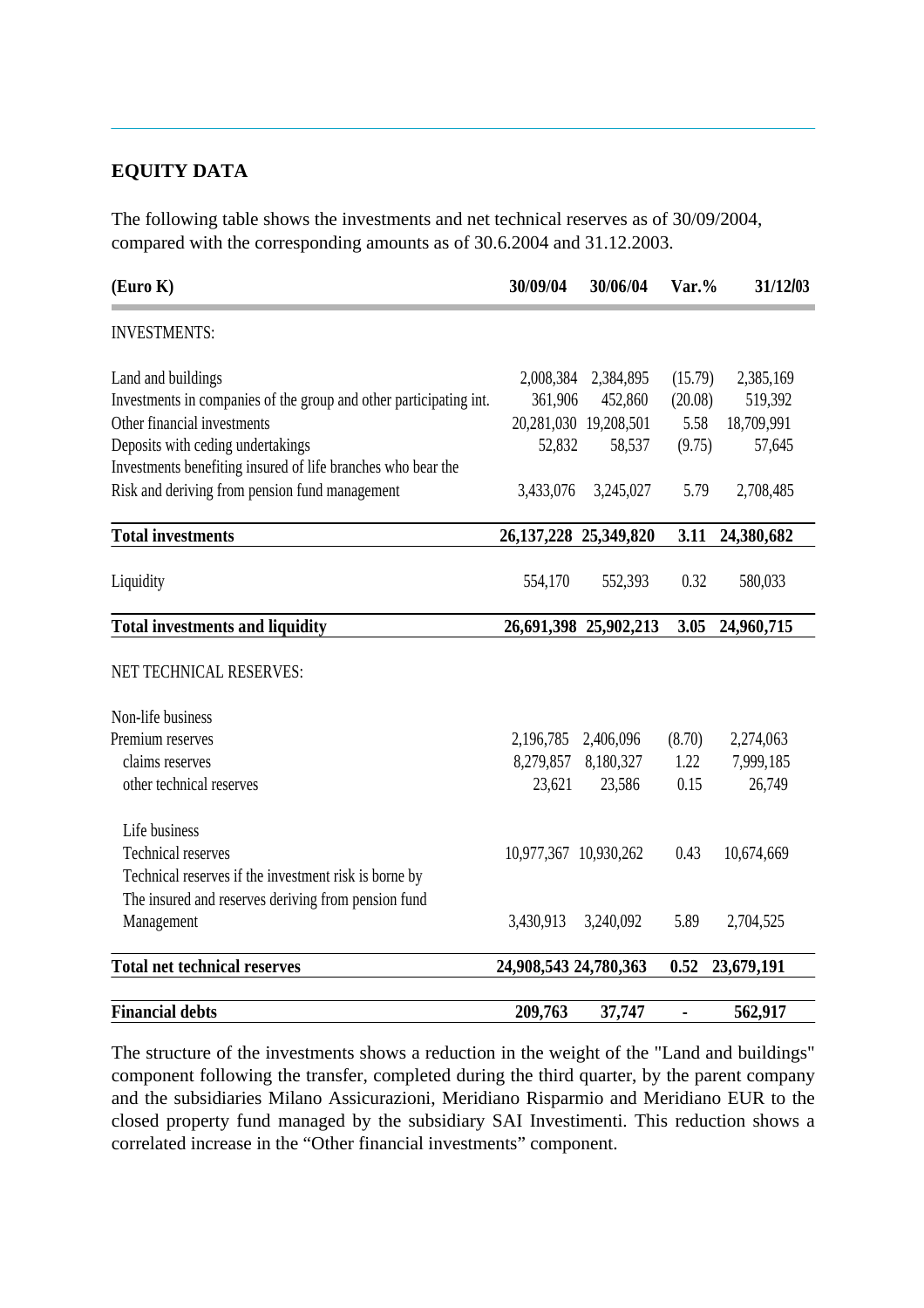With reference to "Investments in group companies and other participating interests" the reduction is due to the sale of the complete holding in Mercantile Leasing, already valued as net equity, with a positive effect on the profit and loss account of  $\epsilon$ 34 m.

The component relating to bonds and other fixed income securities amounts to more than  $\epsilon$ 16,268m and represents approximately 62% of the total investments.

#### **DEBTS**

The debts of the group Fondiaria-SAI on 30 September 2004 is as follows:

| (Euro m)                            | 30/09/2004               | 30/06/2004 | 31/12/2003 |
|-------------------------------------|--------------------------|------------|------------|
|                                     |                          |            |            |
| Subordinated loan                   | 400.0                    | 400.0      | 400.0      |
| <b>Mandatory Sainternational</b>    | 180.4                    |            |            |
| <b>Exchangeable Sainternational</b> |                          |            | 465.5      |
| Exchangeable Fondiaria Nederland    | $\overline{\phantom{0}}$ |            | 45.4       |
| Debts to banks and other finance    | 29.4                     | 37.7       | 52.0       |
| <b>Total debts</b>                  | 609.8                    | 437.7      | 962.9      |

On 27 September 2004, the Luxembourg subsidiary SAINTERNATIONAL S.A. launched Mandatory Exchangeable Guaranteed Notes exclusively with BANCA INTESA ordinary shares of FONDIARIA-SAI, maturing on 29 September 2010.

The issue was favourably received by the market. MEDIOBANCA was responsible for the placing, which acted as sole bookrunner for the operation completed on 27 September.

The notes, with a total nominal value of  $\epsilon$  180,400,000, will be repayable on maturity by means of 44,000,000 BANCA INTESA ordinary shares, currently owned by FONDIARIA-SAI, at the exchange price of  $\epsilon$ 4.10 per share and then with a bonus of 35.13% compared with the price of the BANCA INTESA ordinary shares at the time when the offer price is determined.

The annual warrant of the notes and the return on maturity are equal to 6.10%.

FONDIARIA-SAI and SAINTERNATIONAL have granted a lock-up period of 90 days on the BANCA INTESA shares, in the course of which they will refrain from setting up any operation aimed at this security. On 21 October, the notes were admitted to the Luxembourg stock exchange.

The undertaking of the issuer, SAINTERNATIONAL, deriving from the loan in question, essentially relating to the payment, in favour of the noteholders, of the warrants for the entire life of the loan, is covered by a suitable surety policy issued by FONDIARIA-SAI, with contracting party SAINTERNATIONAL, and insured by the THE LAW DEBENTURE TRUST CORPORATION p.l.c., in its capacity as trustee, in its own interest and that of the noteholders.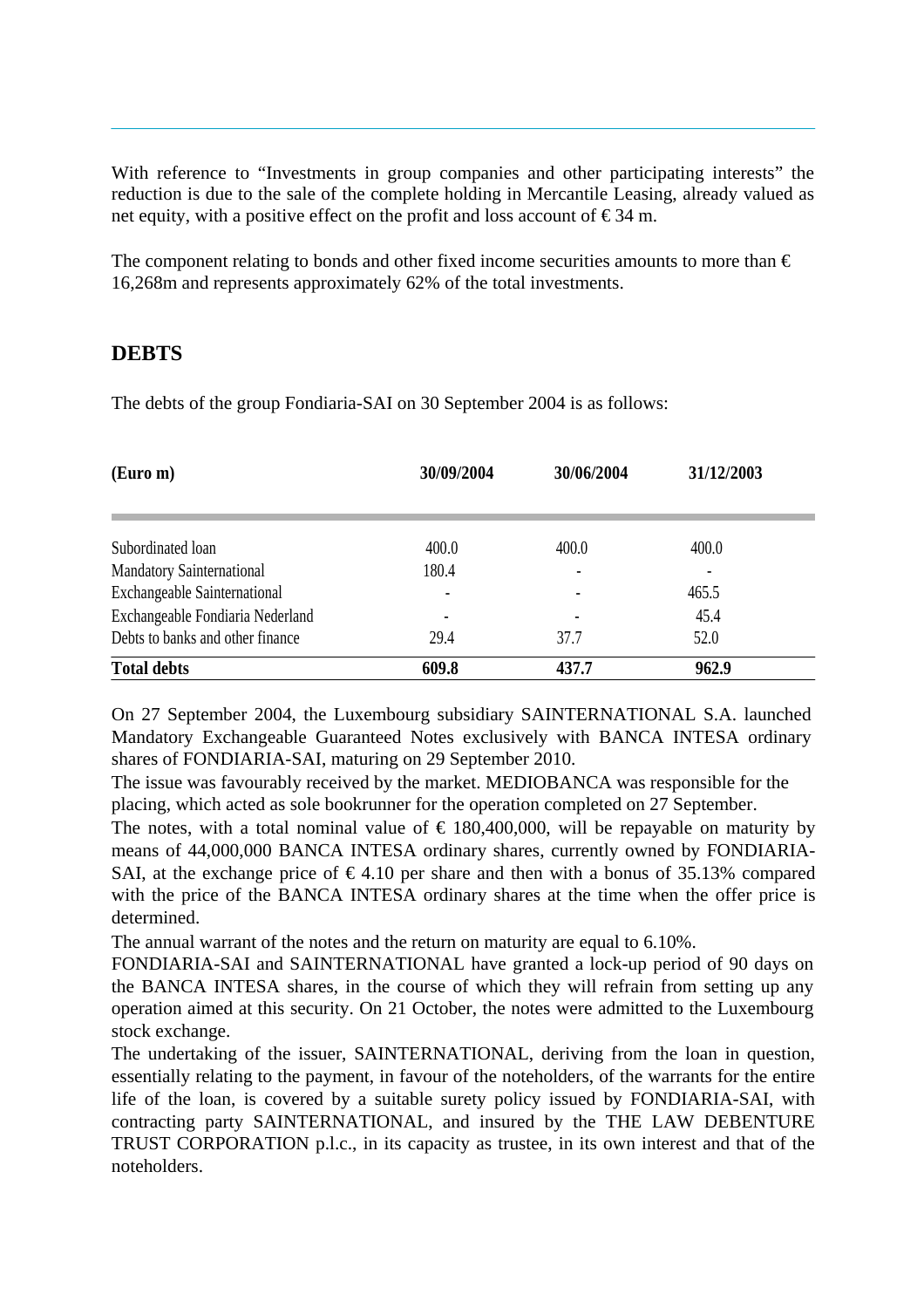But with regard to the undertaking on the part of SAINTERNATIONAL to deliver to the noteholders the BANCA INTESA shares that are the subject of conversion, FONDIARIA-SAI has assumed directly vis-à-vis the noteholders the undertaking to deliver the shares. This operation allows the group Fondiaria-SAI to re-balance the investment mix by subsequently re-dimensioning the share component of the portfolio.

On 12 December 2002, the holding company SAI signed a finance contract with MEDIOBANCA on the basis of which the latter issued in favour of the company the sum of  $\epsilon$ 400m in order to increase the elements constituting the solvability margin. On the basis of the agreements made with Mediobanca and following authorisation by ISVAP, FONDIARIA-SAI then acquired, again in July 2003, a new subordinated finance of the same amount, with simultaneous advance repayment of the existing finance, the characteristics of which are illustrated in the balance sheet literature, to which reference is made.

As already illustrated in the half-yearly report of 28/06/2004, the subsidiary Sainternational S.A. repaid the convertible bond loan issued in June 2001 for a nominal  $\epsilon$ 465 m.

In the course of the first nine months of 2004, the finance and mortgage contract signed by the subsidiary I.S. s.r.l. with The Royal Bank of Scotland amounting to  $\epsilon$  14.8m was also repaid. This item, including the item "Debts to banks and other finance", now amounts to a remaining  $\epsilon$  25.4m, to which is added  $\epsilon$  4m attributable to temporary debt items of insignificant unit amount.

Therefore, on 30 September 2004, the group debteds totalled  $\epsilon$  609.8 m with an increase, compared with 30/06/2004, of  $\in$  172.1m and a reduction, compared with 31/12/2003, of  $\in$ 353.1m.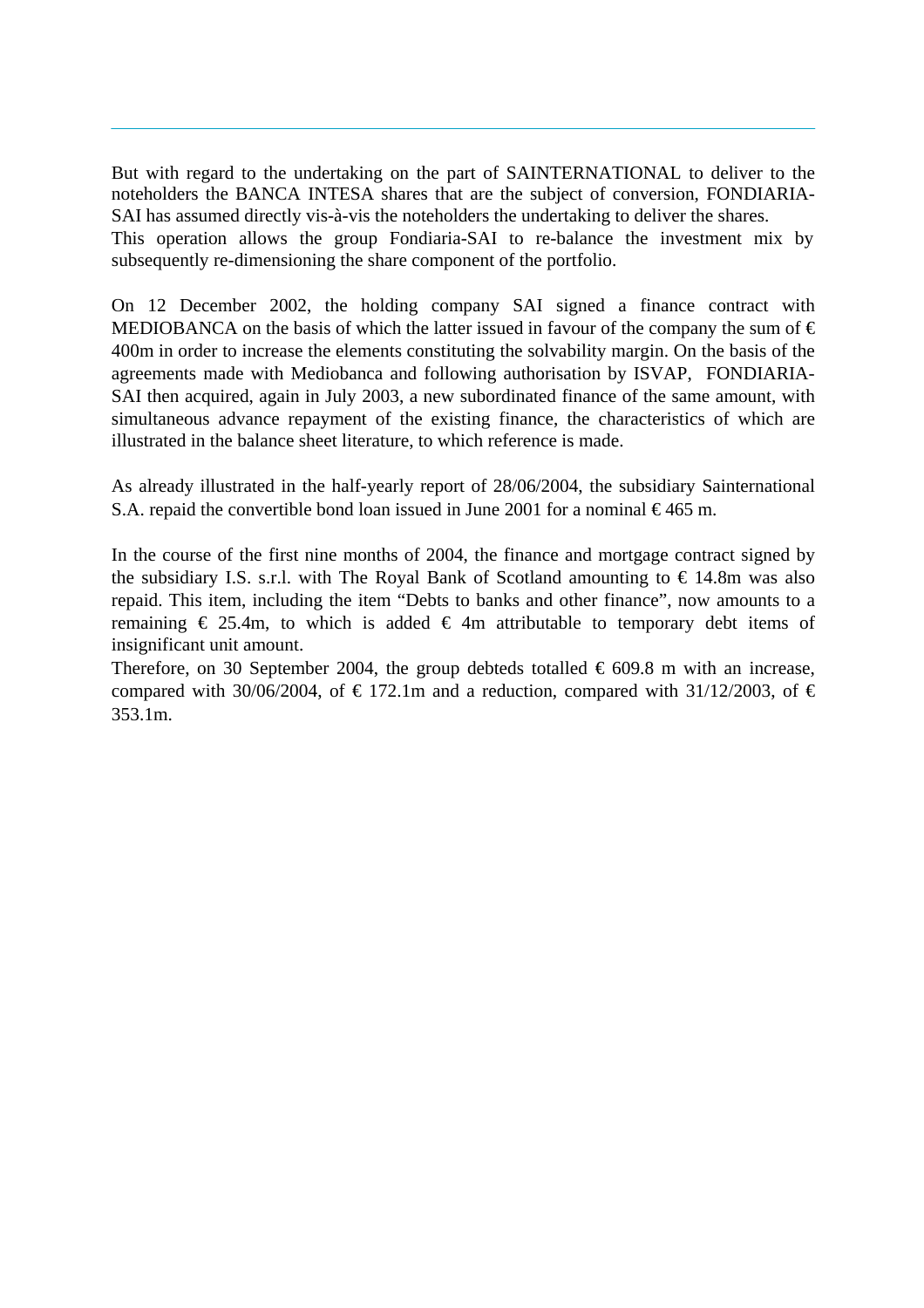# **ECONOMIC DATA**

The economic situation for the quarter and the first nine months compared with similar periods last year is given below:

| Third quarter<br>First nine months<br>(Euro K)      | 2004          | 2003        | 2004        | 2003        |
|-----------------------------------------------------|---------------|-------------|-------------|-------------|
|                                                     |               |             |             |             |
| <b>NON-LIFE BUSINESS</b>                            |               |             |             |             |
| Relevant premiums                                   | 1,650,897     | 1,600,964   | 4,977,140   | 4,811,328   |
| Charges relating to claims                          | (1, 191, 428) | (1,227,583) | (3,586,387) | (3,556,408) |
| Other net technical income                          | (14, 861)     | (13,223)    | (138, 977)  | (101, 621)  |
| Management costs                                    | (306, 887)    | (278,965)   | (946, 704)  | (906, 417)  |
| Result of technical account, non-life business      | 137,721       | 81,193      | 305,072     | 246,882     |
| <b>LIFE BUSINESS</b>                                |               |             |             |             |
| Premiums retained                                   | 574,283       | 392,386     | 2,037,471   | 1,496,418   |
| Charges relating to claims and var, tech, res, Life | (666, 235)    | (469,073)   | (2,334,092) | (1,737,957) |
| Other Net technical income                          | 1,690         | (1,298)     | (6, 454)    | (9,596)     |
| Management costs                                    | (38,022)      | (31, 485)   | (122, 798)  | (103, 124)  |
| (+) Share of Life investments                       | 93,160        | 104,791     | 334,227     | 343,573     |
| Non-real income and gain net of charges and non-    |               |             |             |             |
| real loss relating to life insurance investments    | 37,739        | 4,599       | 144,313     | 71,528      |
| Result of technical account, life busines           | 2,615         | (80)        | 52,667      | 60,842      |
| Invest. Income net of equity and fin. charges       | 191,876       | 179,814     | 624,346     | 569,182     |
| (-) Profit share of Life investments                | 93,160        | 104,791     | 334,227     | 343,573     |
| Other income net of charges                         | (70, 347)     | (51, 368)   | (140, 562)  | (141,791)   |
| <b>Result of ordinary activity</b>                  | 168,705       | 104,768     | 507,296     | 391,542     |
| Income and extraordinary expenses                   | 42,000        | 17,655      | 32,802      | 19,451      |
| <b>Result before tax</b>                            | 210,705       | 122,423     | 540,098     | 410,993     |
| Taxes on income                                     | (99, 548)     | (50, 949)   | (236,770)   | (190, 781)  |
| <b>Consolidated result</b>                          | 111,157       | 71,474      | 303,328     | 220,212     |
| Shares of third party results                       | 23,474        | 14,726      | 71,568      | 45,868      |
| <b>Group result</b>                                 | 87,683        | 56,748      | 231,760     | 174,344     |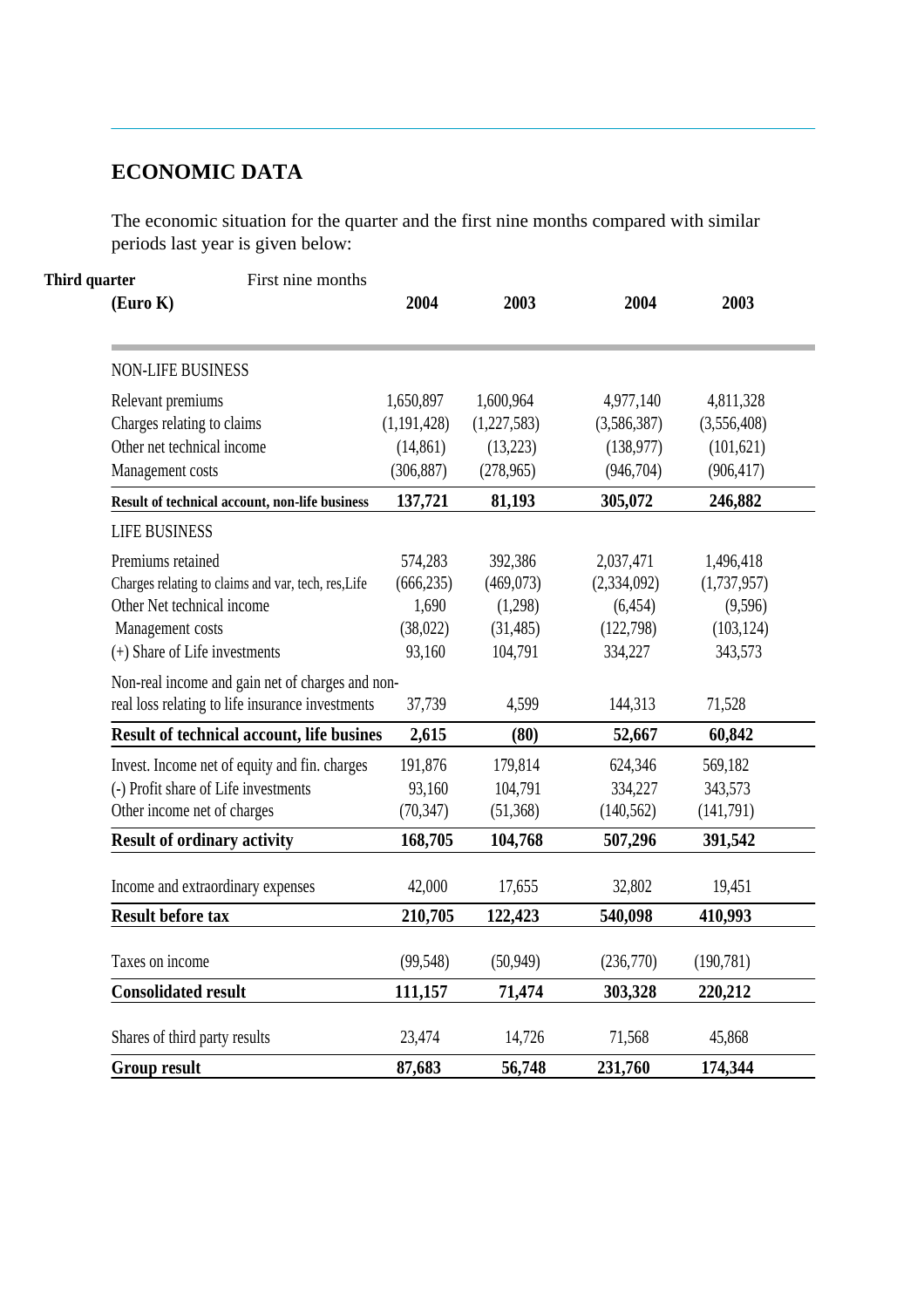# **MANAGEMENT ACTIVITIES AND COMMENTS**

During the third quarter of the financial year 2004, FONDIARIA-SAI group activity shows increasing results compared with 30 September 2003, which are also in line with the objectives fixed in the business plan for the entire current financial year.

In particular, the development of the activity in the first nine months of the financial year was constant and selective, particularly in the motor business, in an environment where it is still difficult to combine profitability and development.

However, in this scenario, the group is showing an increase in premiums and an improvement in the management indices, which result from the comparison with the same period last year.

With reference to the essential management aspects, as resulting on 30 September 2004, it is therefore pointed out:

the technical account of the non-life business shows a positive result of more than  $\epsilon$  305m ( $\epsilon$ ) 247m on

30/09/2003), to which the success in the motor business contributes. The technical balance of Motor TPL of the parent company has improved, whereas the subsidiary Milano shows a Motor TPL result that is essentially in balance compared with the loss recorded on 30 September 2003;

- an optimum trend in achieving **life business premiums** (+35%), benefiting among other things from satisfactory increases in achieving traditional products via the agency channel;
- **- management costs** amount to approx.  $\epsilon$ 1,070m and represent 15.2% of the relevant premiums (15.1% on 30/06/2004, 16% on 30/09/2003);
- **ordinary returns on investments,** net of the corresponding expenses were equal to  $\epsilon$ 624m. Of these, more than  $\epsilon$ 334m are attributed to life insured.

Net gains were achieved in the short-term portfolio totalling  $\epsilon$ 113 m, of which approx.  $\epsilon$ 58 m attributable to the parent company;

- the item **other income** net of expenses, negative for approx.  $\epsilon$ 141m (negative for  $\epsilon$ 142 m on 30/09/2003) includes approx.  $\epsilon$ 89m relating to the depreciation rates of relevant intangible assets for the period;
- the **investments**, net of the property depreciation funds, are equal to  $\epsilon$ 26,137 m, compared with  $\epsilon$  25,350m on 30/06/2004 with an increase of 3.11%, greater than that of the net technical reserves.

The securities portfolio of class C investments, equal to a total of  $\epsilon$  20,056m, consists of shareholdings for  $\epsilon$  3,788m and indebtedness certificates for  $\epsilon$ 16,268m. The investments in long-term stocks and shares in class C III are equal to approx.  $\epsilon$ 5.638m.

The class III listed portfolio shows gross deferred losses of approx.  $\epsilon$ 561m and deferred gains of €522m; of the latter, €147m relate to the short-term part. The deferred losses on the listed portfolio are entirely attributed to immobilised positions and are therefore not regarded as an expression of a permanent loss of value.

the amount of the **net technical reserves** has reached  $\epsilon$ 24,909m, with an increase compared with

30/06/2004 of approx.  $\epsilon$ 128m. Of these, in the life business, the increase is  $\epsilon$ 238m, whereas in the non-life business, the reduction is approx.  $\epsilon$  110m.

 At the end of the month of September, the FONDIARIA-SAI group had achieved premiums totalling  $\epsilon$ 7,156,360K (+10.29% compared with the third quarter of 2003).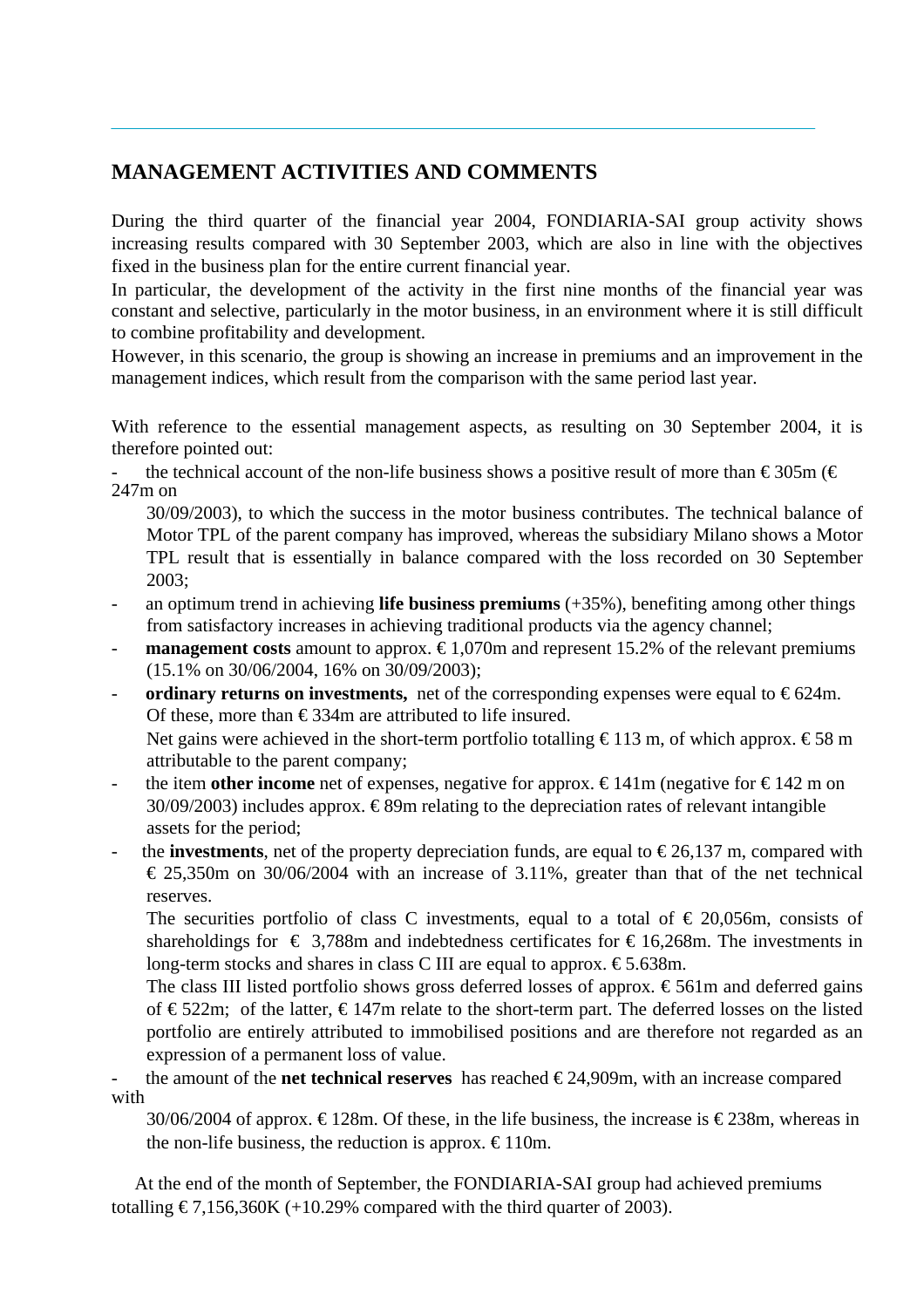Of these,  $\text{\textsterling}5,098,050K$  (+2,69% compared with 30/9/2003) is attributable to non-life business and their sub-division is shown in detail in the following table:

| (Euro K)                                  | 30/09/2004 | 30/09/2003 | ar. $%$ | 30/06/2004 |
|-------------------------------------------|------------|------------|---------|------------|
| <b>NON-LIFE BUSINESS</b>                  |            |            |         |            |
| <b>DIRECT BUSINESS</b>                    |            |            |         |            |
| Accident and health                       | 441,989    | 436,610    | 1,23    | 319,725    |
| Land vehicle TPL                          | 3,143,388  | 3,069,875  | 2,39    | 2,199,532  |
| Motor insurance, other branches           | 531,027    | 519,271    | 2,26    | 373,457    |
| Marine, aerospace and transport insurance | 140,867    | 124,219    | 13,40   | 98,762     |
| Fire and other damage to property         | 433,599    | 425,810    | 1,83    | 314,823    |
| General TPL                               | 293,660    | 278,147    | 5,58    | 215,156    |
| Credit and sureties                       | 47,797     | 44,021     | 8,58    | 33,866     |
| Miscellaneous money losses                | 19,750     | 12,681     | 55,74   | 12,475     |
| Legal defence                             | 10,076     | 9,479      | 6,30    | 7,212      |
| Assistance                                | 20,392     | 17,937     | 13,69   | 13,641     |
| <b>TOTAL</b>                              | 5,082,545  | 4,938,050  | 2,93    | 3,588,649  |
| <b>INDIRECT BUSINESS</b>                  | 15,505     | 26,538     | (41,57) | 10,892     |
| <b>GENERAL TOTAL</b>                      | 5,098,050  | 4,964,588  | 2,69    | 3,599,541  |

The premiums collected in the quarter amount to  $\epsilon$  1,498,509I and represent 29.4% of those collected on 30/09/2004.

In September, the parent company collected direct business premiums worth  $\epsilon$ 2,787,421K  $(+1.53%)$ , of which more than  $\text{\textsterling}2,028,964K (+1.55%)$  in the Motor sector.

The Milano Assicurazioni group contributed to the result, achieving  $\epsilon$  1,939 m of premiums  $(+2.05\%)$ .

The claims paid for the direct Italian business as of 30/09/2004 amount to  $\epsilon$ 3,025 m, of which € 1,693 m relating to the parent company.

The claims to premiums ratio for the period, equal to 72.06% approximately, has improved by approximately two points compared with the third quarter of 2003. The management costs to premiums ratio remains stable.

Consequently, the combined ratio is approximately 93.9%, an improvement of one point compared with the figures on 30 September 2003.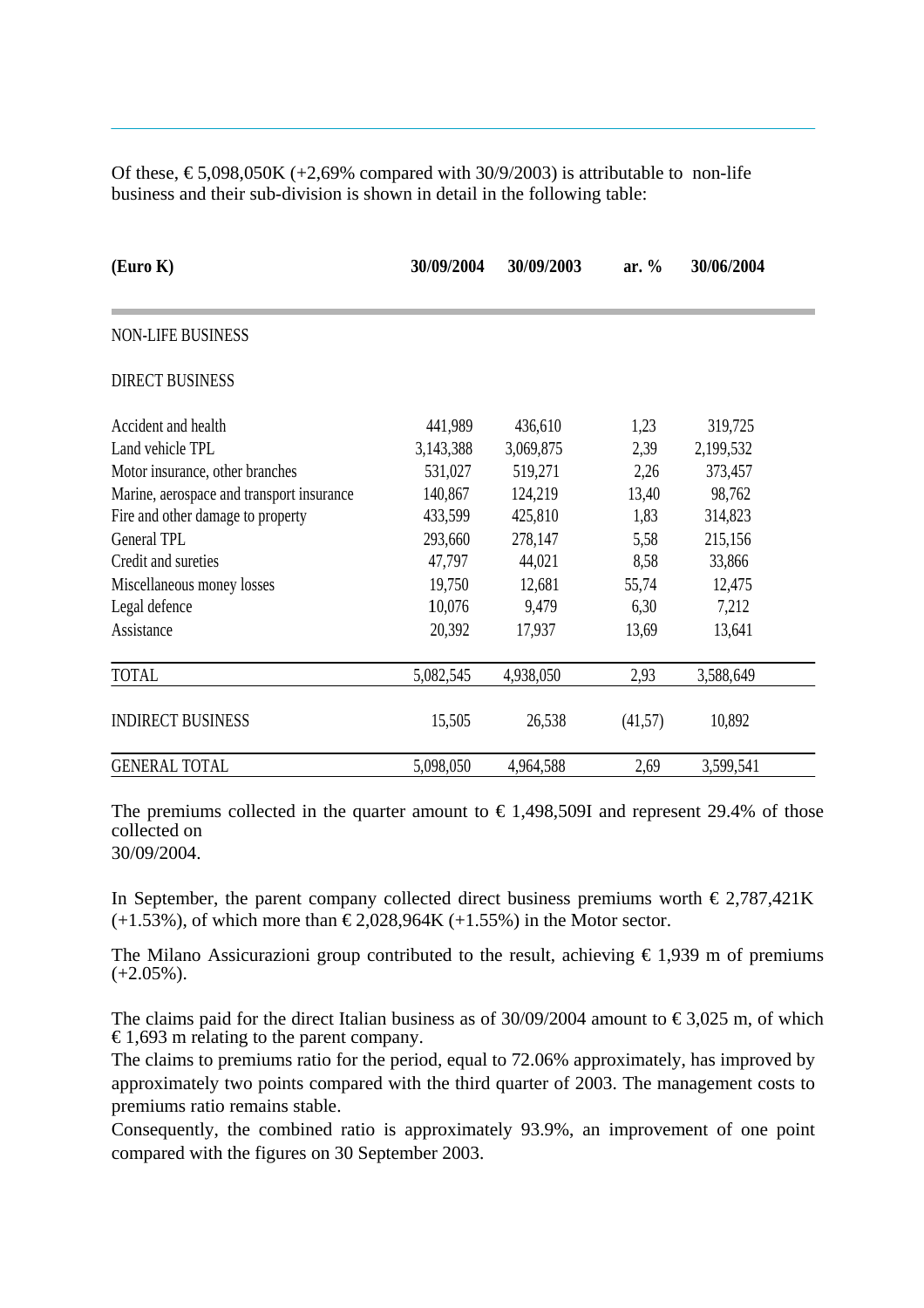With reference to activities in Motor TPL business, the data as of 30 September 2004 show a slight reduction in claims frequency, accompanied by a more significant reduction in the number reported. This in turn is accompanied by an increase in the speed of settlement, also for the purpose of containing the increase in the average cost of payment, which continues to show variations well above the rate of inflation.

Therefore, against this background, the work of improving efficiency and rationalisation in claims management and assistance to policyholders is being continued in order to contain the increase in costs, which cannot be countered by a simple increase in rates.

With regard to Motor TPL business, the collection of premiums is also influenced by the new way of working, which is running at high levels (580,729 new policies for the parent company).

On 30 September 2004, the claims reported in the Motor TPL branch for the parent company show a drop of approximately 3.9%, whereas the average cost of payment of the current generation shows an increase of approximately 6.6%; the corresponding rate of settlement is 58.7%, an increase compared with 30.9.2003. Activity in the CVT branch is still positive, with a reduction in claims reported  $(-3%)$  and an average cost of payment of the current generated down 2.74%.

With reference to the Milano subsidiary, the technical account of non-life business shows a significant improvement, mainly resulting from activities in Motor TPL business, which shows a technical result more or less in balance compared with a loss on 30 September 2003. Land vehicle TPL continues to show an extremely satisfactory trend, with an excellent claims to premiums level, though showing a slight dip compared with the corresponding period last year.

Regarding Motor TPL business only, the reports as of 30 September are down (-0.5%) As are the compensation payments (-2%).

Particularly significant is the increase in the premiums collected by the subsidiary Sasa ( $\epsilon$ ) 252.7m, with a growth rate of approximately 32%). The increase in Motor TPL premiums, equal to more than 25% for  $\epsilon$ 136 m, positively reflects the effect produced by the opening of new sales channels as well as specific commercial initiatives involving Land Vehicles TPL.

With reference to activities in parent company non-marine business, the quarter shows a substantial drop in claims reported (-2.1%) and an increase in the cost of payment of the current generation  $(+3.2\%)$ . Particular mention is made of the following for the main branches:

-Other damage to property: the number of claims reported compared with the third quarter of 2003 is up 6.8%, whereas the average cost of payment of the current generation is up 1.38%.

-Fire and natural events: the number of claims reported is down 3.1%, whereas the average cost of payment of the current generation is down 7.69%.

- Health: the claims reported show a reduction of 4.7% in terms of number and an increase of 10.37% in the average cost of payment of the current generation.

-General TPL: the claims reported show a reduction of approximately 7% in number and an increase of 2.09% in the average cost of payment of the current generation.

- Accidents: the claims reported show a 0.9% reduction in number and a 4.82% increase in the average cost of payment of the current generation.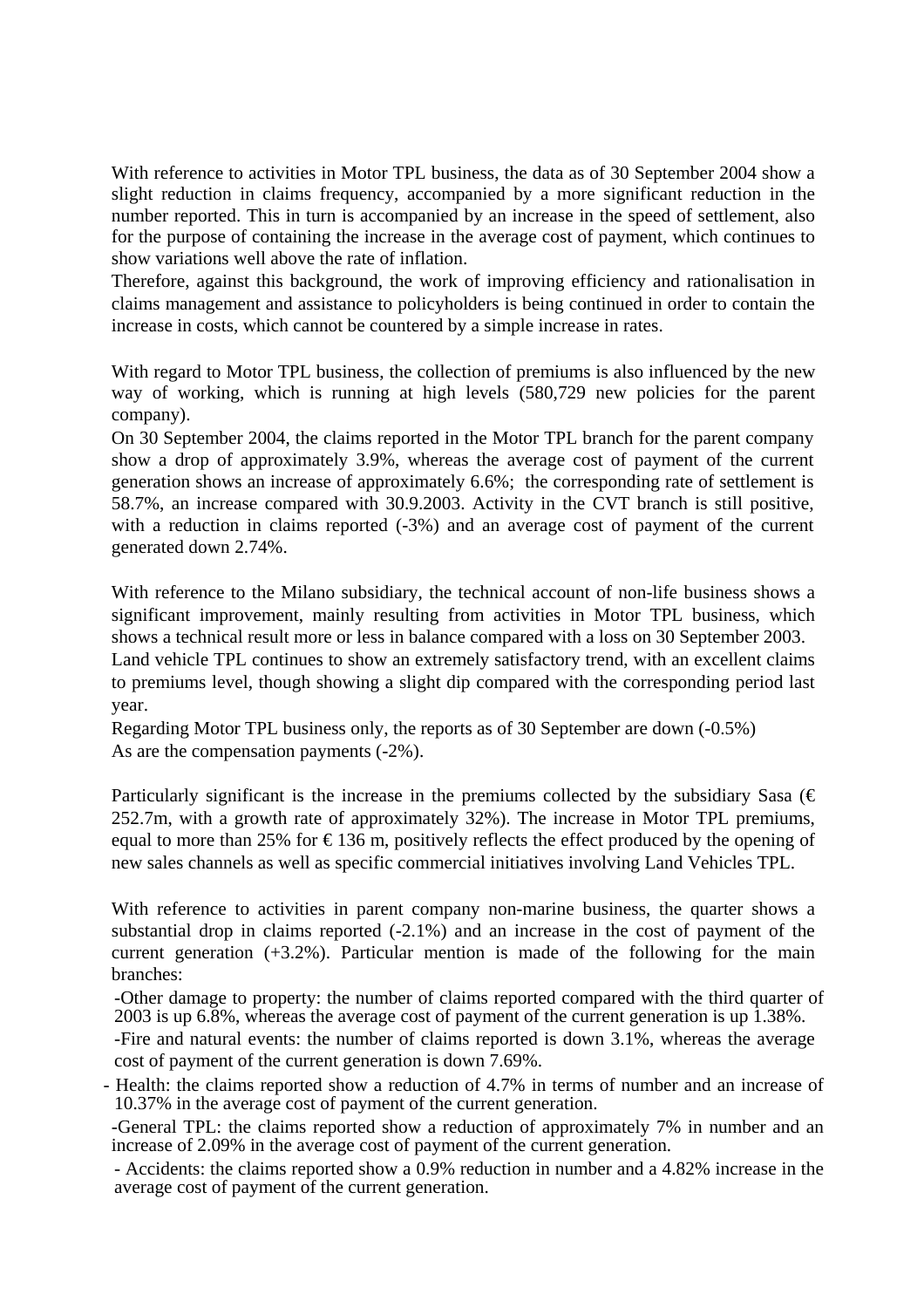Regarding Transport business, the subsidiary SIAT has collected direct business premiums of  $\epsilon$  100m, representing a good increase due both to the price trend and the acquisition of new business. The claims in the financial year continue to show a generally favourable trend.

The gross **premiums** recorded in **life business** amount to  $\epsilon$  2,058,310K with an increase of 35.06% compared with 30/09/2003.

The premiums are subdivided as follows:

| (Euro K)                                                                             | 30/09/2004        | 30/09/2003        | var. $%$      | 30/06/2004        |
|--------------------------------------------------------------------------------------|-------------------|-------------------|---------------|-------------------|
|                                                                                      |                   |                   |               |                   |
| <b>LIFE BUSINESS</b>                                                                 |                   |                   |               |                   |
| <b>DIRECT BUSINESS</b>                                                               |                   |                   |               |                   |
| - Human life insurance<br>$\mathbf{I}$<br>$III$ – Insurance according to I and II    | 741,798           | 817,061           | (9.21)        | 539,573           |
| connected with investment funds<br>$IV - Health insurance$                           | 714,941           | 281,823           | 153.68        | 522,693           |
| Acc. to art, 1 letter EU Dir, 79/267<br>V - Capitalisation operations                | 88                | 89                | (1.12)        | 67                |
| Acc, to art, 40 of Leg, D 17/3/95 no, 174<br>VI – Pension fund management operations | 577,649<br>15,563 | 401,843<br>14,608 | 43.75<br>6.54 | 398,232<br>12,748 |
| <b>TOTAL</b>                                                                         | 2,050,039         | 1,515,424         | 35,28         | 1,473,313         |
| <b>INDIRECT BUSINESS</b>                                                             | 8,271             | 8,537             | (3.12)        | 5,805             |
| <b>GENERAL TOTAL</b>                                                                 | 2,058,310         | 1,523,961         | 35.06         | 1,479,118         |

The premiums collected in the quarter amount to  $\epsilon$ 579,192m and represent 28.1% of those of 30/09/2004.

The direct business premiums collected by the parent company in the third quarter of 2004 amount to approx. €794.081K  $(+42%)$ .

The premium mix shows a marked increase in the products with a high financial content (index and unit linked) and premiums relating to pure capitalisation products. This phenomenon is most pronounced in the distribution via the bank channel, whereas the traditional networks of the parent company and of the subsidiary Milano show significant increases in the collection of branch I products, which are more biased towards the protection of capital invested.

Among the companies of the group, we would point out that within the bank insurance companies, the collection of premiums of Novara Vita S.p.A. has exceeded  $\in$  491m  $(+30,35%)$ , whereas Po Vita S.p.A. has exceeded  $\epsilon$ 471m (-17.77%). Milano Assicurazioni has collected premiums for  $\text{\textsterling}370$  m (+46.86%).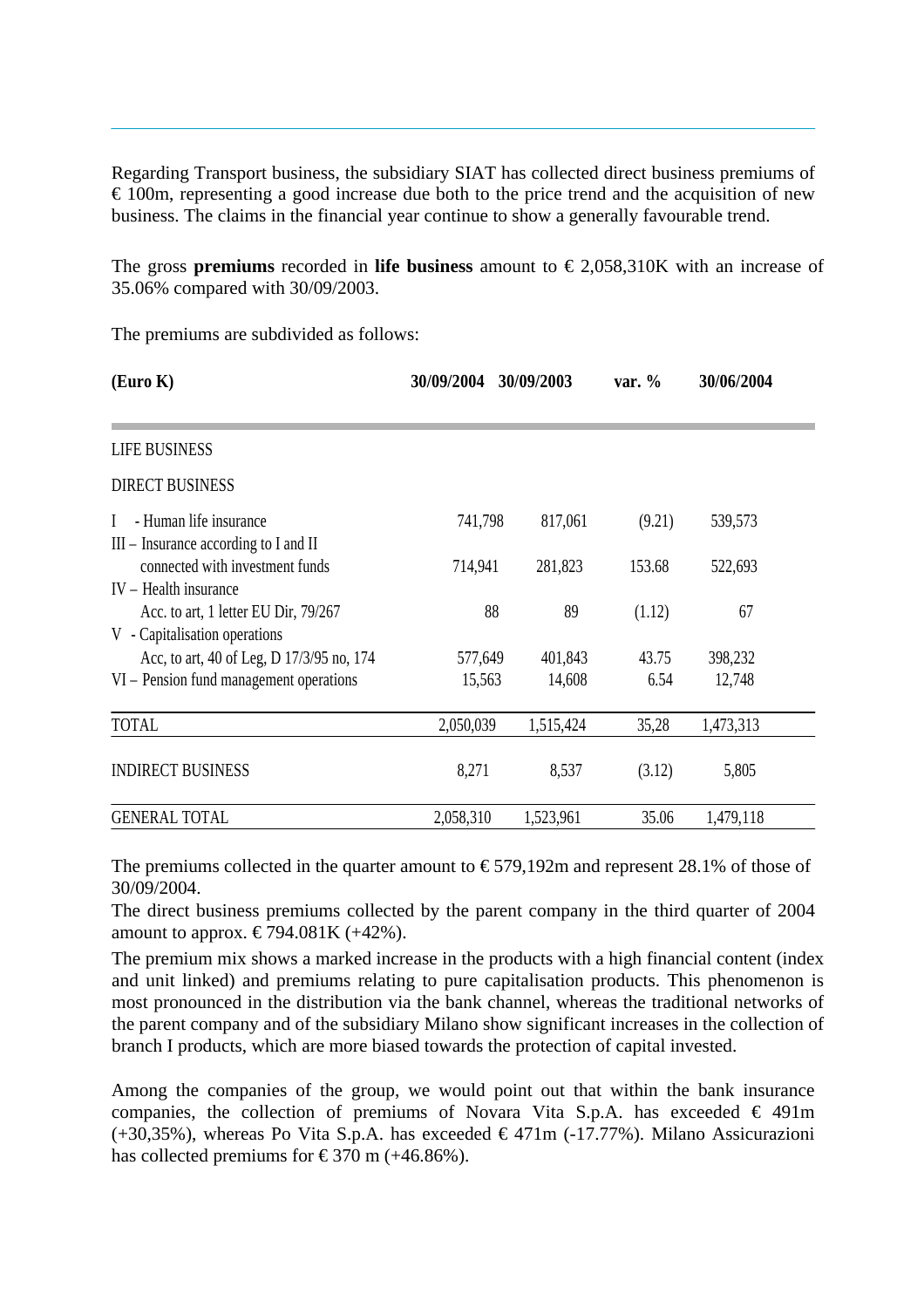**The amounts paid** in direct business have shown an increase compared with 30/09/2003 of 16.73% and total € 1,214m.

**The management costs**, up compared with the third quarter of 2003, are affecting premiums by 6.0% (6.9% at 30/09/2003).

## **INVESTMENT MANAGEMENT**

#### **Financial management**

In the third quarter of 2004, the trend of the economic indicators in the euro zone indicates a moderate deterioration of activity and a slowing down of the growth otherwise evident in the services sector compared with previous quarters.

In this situation, the financial management of the parent company has tried to take advantage of the volatility of the markets in order to grasp trading opportunities in government securities and thereby achieve capital gains, particularly on the non-life portfolios of the group companies. In the corporate sector, it has also been decided to diversify the asset allocation in order to avoid concentrations of risk.

With reference to securities transferred to the separate management of Life business, an attempt has been made to take up the numerous opportunities offered by the primary market via activities in the corporate sector. The share of corporate bonds of the Life branches is relatively high (approx. 30% of the bond portfolio). The latter, together with the government securities, allow a good diversification of security portfolios at the same time as a good risk/return ratio. Also, the bonds in portfolio have a sufficient rating to limit the risk of the issuer.

Finally, it is also pointed out with regard to the PIRELLI & C. shares put on sale by the RCS Mediagroup that the company has proceeded to exercise its right of pre-emption as a member of the PIRELLI & C. association agreement and on 8 July, bought 9,508,536 PIRELLI & C shares, which were tied to the agreement, for an investment of  $\epsilon$ 7.8m. As the result of this purchase, the holding of FONDIARIA-SAI in PIRELLI  $\&$  C, attached to the agreement, has risen to approx. 4.46% of the ordinary capital (compared with 4.17% previously), corresponding to approximately 10.6% of the capital conferred on the agreement (compared with the previous 9.93%).

### **RCS MEDIAGROUP association agreement**

At the meeting on 21 June 2004, the members of the RCS Mediagroup agreement agreed that on renewal of the agreement, no objections would be made to the possible entry to the agreement of parent companies of FONDIARIA-SAI, Capitalia, Diego della Valle and Francesco Merloni, in the way, time and shares to be defined.

On 7 July, the members of the RCS agreement, on renewing it until 30 June 2007, agreed to update it to take into account the reduction of the GEMINA share, subject to confirmation by CONSOB, the supervisory authority (obtained on 6 August 2004), that the joining of the agreement by four new members, bearing in mind current regulations, would not give rise to assumptions of an OPA obligation.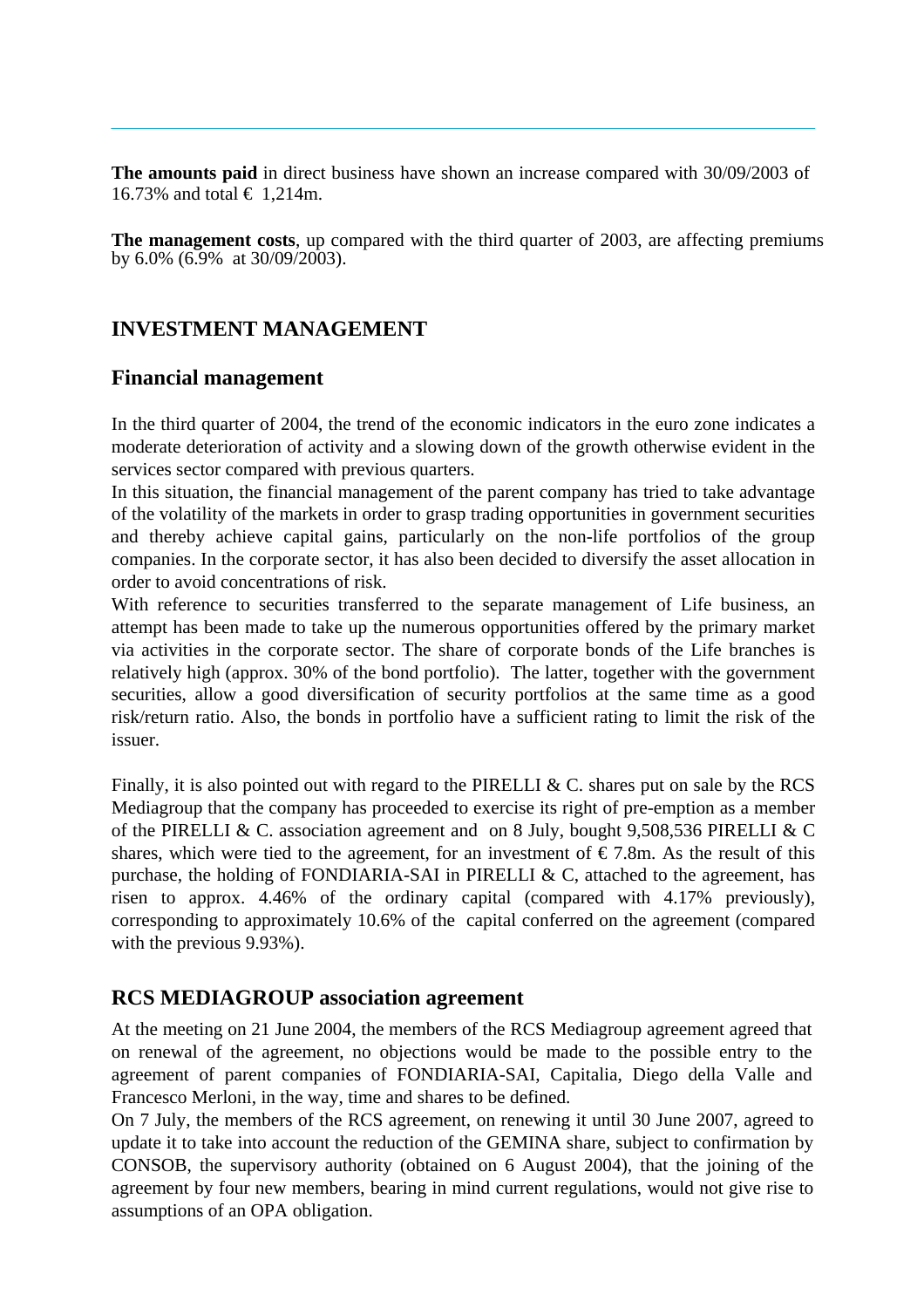On 9 September, the Management of the RCS agreement met and, with regard to the assumptions mentioned, admitted to the association, subject to the unconditional acceptance of all the provisions of the agreement, four new members, namely:

- Group FONDIARIA-SAI, with a total share of 5% of the ordinary capital, of which 1.66% held by MILANO ASSICURAZIONI;
- PAFLUX S.A. (DIEGO DELLA VALLE), with 2.04% of the ordinary capital and with the right to increase its own shareholding, with a contribution obligation to the agreement up to 5%;
- CAPITALIA, with 2% of the ordinary capital;

MERLONI INVEST S.p.A. (FRANCESCO MERLONI), with 1.50% of the ordinary capital.

The shares contributed to the agreement by the group FONDIARIA-SAI – equal to 5% of the RCS ordinary capital – are mainly owned by FONDIARIA-SAI ( 14,187,627 shares), MILANO ASSICURAZIONI (12,134,650 shares) and SAINTERNATIONAL (10,000,000 shares), the remainder being held by other subsidiaries and representing a total of 8.97% of the association capital.

On 14 October 2004, the RCS Board of Directors met and appointed new directors to represent new members of the agreement. In particular, signora Jonella Ligresti joined the RCS Board of Directors to represent the group FONDIARIA-SAI.

#### **Own shares and those of the holding company**

With reference to the authorisation to buy and sell own shares and shares of the parent company approved by the meetings of 29 April 2003 and 28 April 2004, from the beginning of the financial year on 30/09/2004, 956,500 ordinary FONDIARIA-SAI shares have been bought with an outlay of  $\epsilon$  17,838K; the number of own ordinary shares in portfolio was 4,808,212 shares, equal to 3.735% of the ordinary registered capital.

Also taking into account the FONDIARIA-SAI shares owned by the subsidiaries Milano Assicurazioni and Saifin- Saifinanziaria (3,611,557 and 1,060,000, respectively), the percentage shareholding rises to 7.364%. The positive difference between the accounting cost of the own shares in portfolio of the parent company on 30 September and the corresponding price, amounted to  $\in 20,109K$ , entirely relating to the ordinary shares. No other operations were performed following the closing of the quarter, so the situation remains unchanged.

From the beginning of the financial year on 30 September 2004, FONDIARIA-SAI has not performed any transactions with the shares of the holding company Premafin Finanziaria S.p.A.. Consequently on 30.9.2004, the parent company held 17,512,527 shares of the holding company, equal to 5.631% of the registered capital.

This percentage rose to 6.762% at group level, also taking into account the Premafin Finanziaria shares held by the subsidiaries Milano Assicurazioni and Saifin-Saifinanziaria (3,449,700 and 66,588, respectively).

On 3 November 2004, the group percentage rose to 6.999 taking into account the Premafin Finanziaria shares held by the subsidiaries Milano Assicurazioni and Saifin-Saifinanziaria (4,194,700 and 66,588, respectively).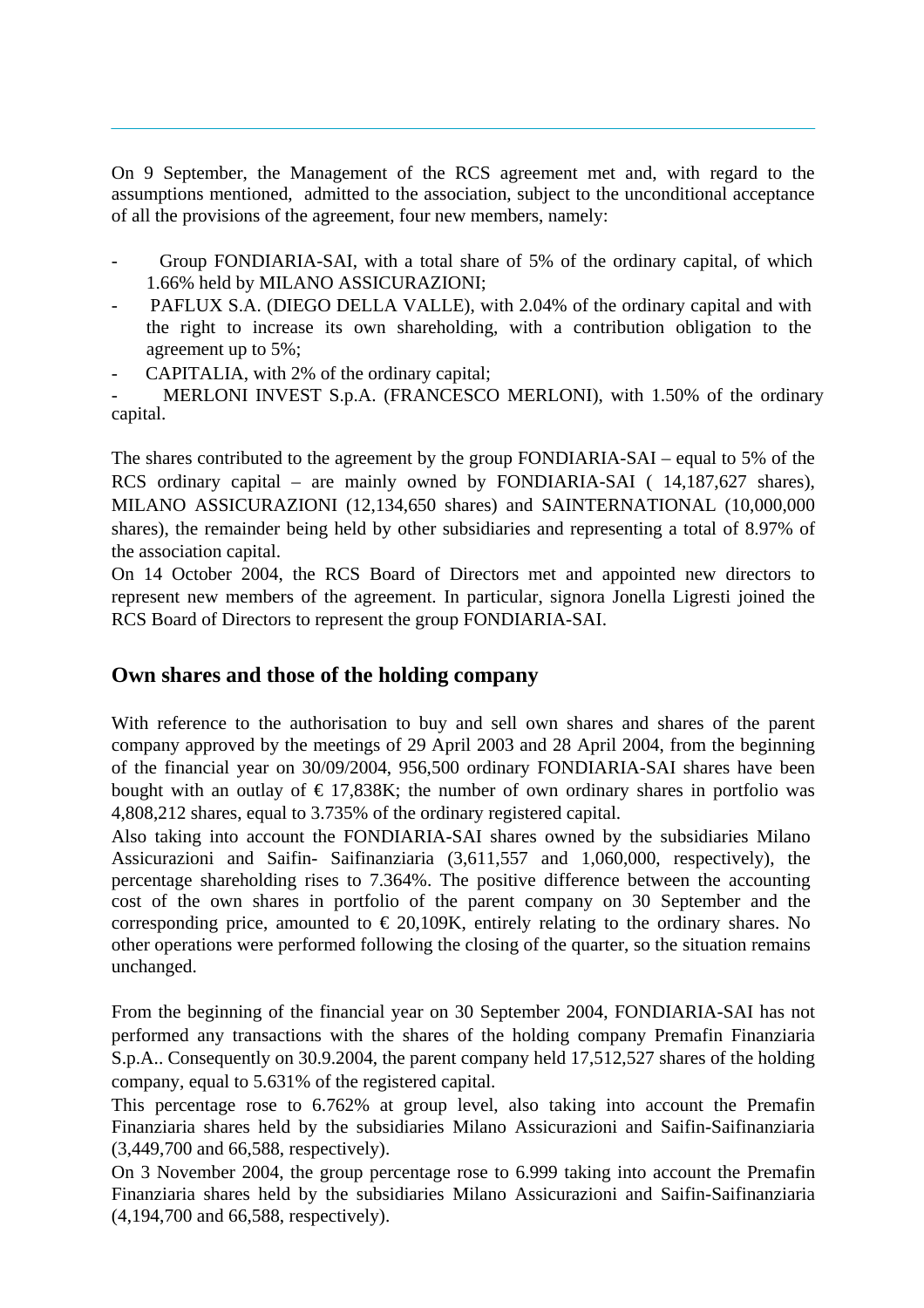#### **Property management**

On 16 April 2004, the Board of Directors of the subsidiary SAI INVESTIMENTI SGR S.p.A decided to set up a closed property unit trust called TIKAL R.E. Fund. On 27 July 2004, the Banca d'Italia issued its own licence to the Fund Regulation, managed by SAI INVESTIMENTI SGR.

The fund is reserved for qualified investors who have subscribed shares of the fund by contributing property: the shares, with a life of seven years, and subscribed by FONDIARIA-SAI and companies of the group, must be held by the companies for an amount of not less than 30% of the value of the subscription for a period of at least two years from the date of transfer, as provided by current legislation.

The policy of the fund is aimed at achieving the objective of high returns on maturity (8% p.a. gross) through the management of a prudent and optimum combination of investments both in property already providing income and property to be completed or refurbished, with the aim of renting or possibly selling it.

The total commitment made by the subscribers has reached the maximum amount of the fund established by the Regulation of approximately  $\epsilon$ 400m. The total value of the contribution in kind amounts to  $\epsilon$ 394.2m approximately, whereas the subscription undertakings in money by FONDIARIA-SAI and MILANO amount to  $\epsilon$ 4m and  $\epsilon$ 2.1m, respectively.

Finally, it is pointed out that on 28 October 2004, subject to the authorisation of Banca d'Italia, FONDIARIA-SAI transferred 40% of the capital of SAI INVESTIMENTI SGR to MILANO ASSICURAZIONI.

On 2 July, the group known as CITYLIFE, to which the group Fondiaria-SAI belongs via the subsidiary PROGESTIM S.p.A., was awarded the tender organised by SVILUPPO SISTEMA FIERA S.p.A. on behalf of Fondazione Fiera Milano relating to the sale and urban requalification of part of the area of Fiera di Milano. The project is regarded as very important internationally, because it will constitute a radical transformation of the city of Milan.

The offer of the group CITYLIFE of  $\epsilon$ 523m meant that it was awarded the contract, which was also bid for by the group PIRELLI and the group ZUNINO. Once the tender had been awarded, the preliminary contract was signed, with the obligation of the winner to pay in cash a sum equal to 10% of the selling price as a confirmatory down payment ( $\epsilon$ 52,3m) and to grant the vendor, as a further guarantee of signing the final purchase and sale agreement, a first request bank guarantee equal to 10% of the selling price ( $\epsilon$ 52.3m).

PROGESTIM's share, equal to 26.64%, corresponding to the share in the capital of CITYLIFE, was approximately  $\epsilon$  28m, of which  $\epsilon$  14m relates to the above confirmatory down payment, already made, and  $\epsilon$ 14m to the above-mentioned bank guarantee.

The project stages schedule the completion of works by the year 2014.

The financial resources required by PROGESTIM were partly provided through the sale by the latter to FONDIARIA-SAI of its entire share held in INTERNATIONAL STRATEGY S.r.l., equal to 100% of the capital. The price of the shares of INTERNATIONAL STRATEGY was  $\epsilon$ 65m, calculated on the basis of a valuation of the company made by an independent expert commissioned to do the job.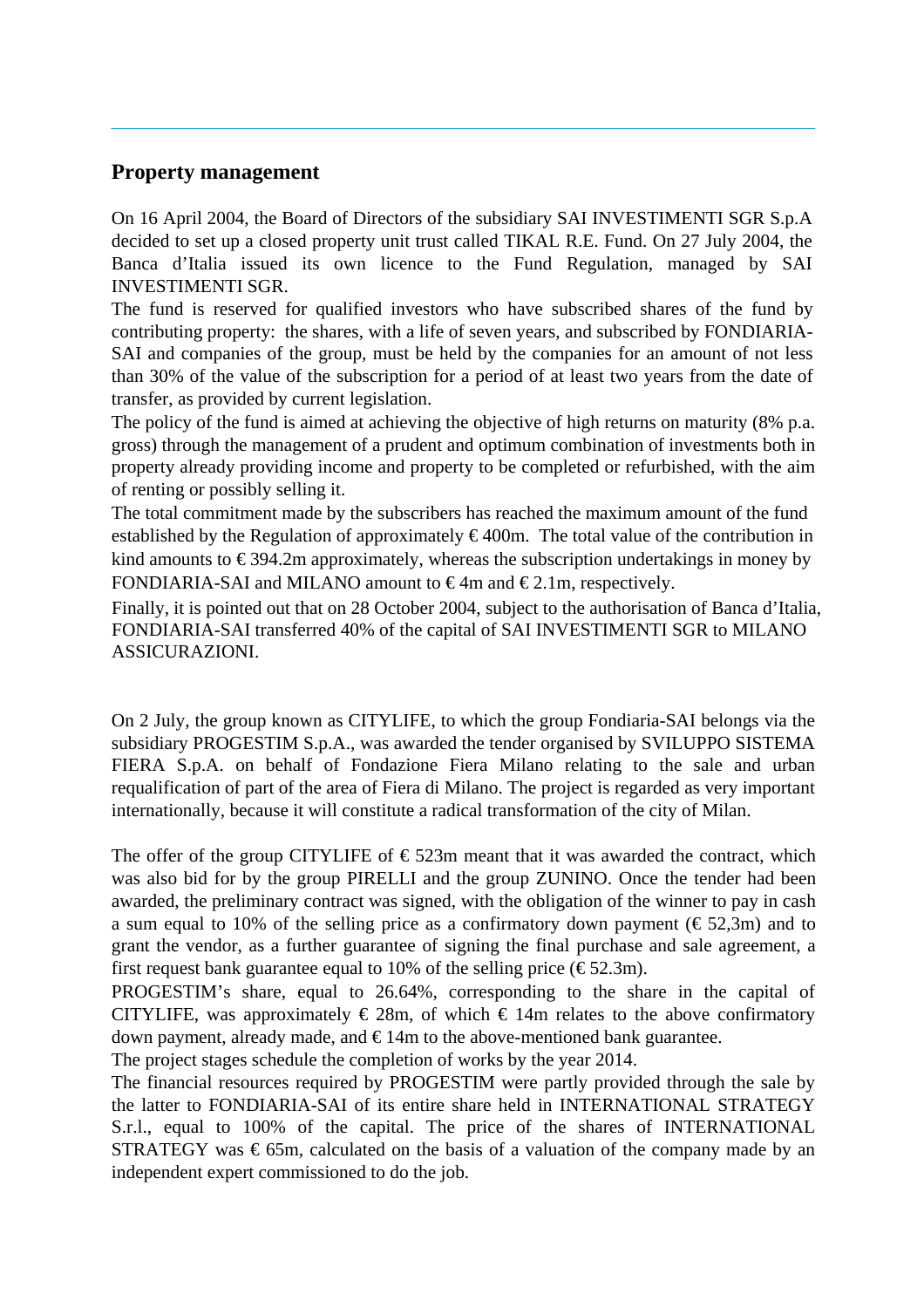The shares of INTERNATIONAL STRATEGY were transferred on 6 October 2004. Previously, in July, when the preliminary contract for the purchase and sale of the shares was signed, the parent company paid PROGESTIM the sum of  $\epsilon$ 30 m as a down payment on the price.

# **OTHER INFORMATION**

# **Group Sales and Personnel**

As of 30.9.2004, the agencies of the group totalled 3,644.

In particular, the number of agencies of the SAI division is 832 (of which 239 city agencies and 593 general agencies) and the number of agents is 1,346.

With reference to the agencies of the FONDIARIA division, please note that on 30.9.2004, the number of agencies on contract is 576.

The regional subdivision of the agencies is as follows:

|              | mandate<br><b>SAI</b> | mandate<br>Fondiaria | <b>Total</b><br>30/09/2004 | <b>Total</b><br>30/06/2004 |  |
|--------------|-----------------------|----------------------|----------------------------|----------------------------|--|
|              |                       |                      |                            |                            |  |
| North        | 444                   | 262                  | 706                        | 718                        |  |
| Central      | 211                   | 142                  | 353                        | 346                        |  |
| South        | 177                   | 172                  | 349                        | 351                        |  |
| <b>TOTAL</b> | 832                   | 576                  | 1.408                      | 1.415                      |  |

On 30/09/2004, the number of employees at the companies included in the scope of consolidation, was 5,966 (6,069 on 30.6.2004).

# **External relations and communication**

In the third quarter, the development of the initiatives and projects already defined in the first part of the financial year continued, aimed at guaranteeing:

- disclosing a new visual identity system for the group
- progressive integration of the different "corporate cultures" within the group

adequate transparency of the business initiatives for the distribution networks, the clientele and the media.

With regard to the first point, the new logo of the group, its companies and divisions was also sent, via the visual logo manual, to the agency networks, according to a schedule, thereby promoting the development of a coordinated image of the group, also via the communications created in the territory of the distribution networks.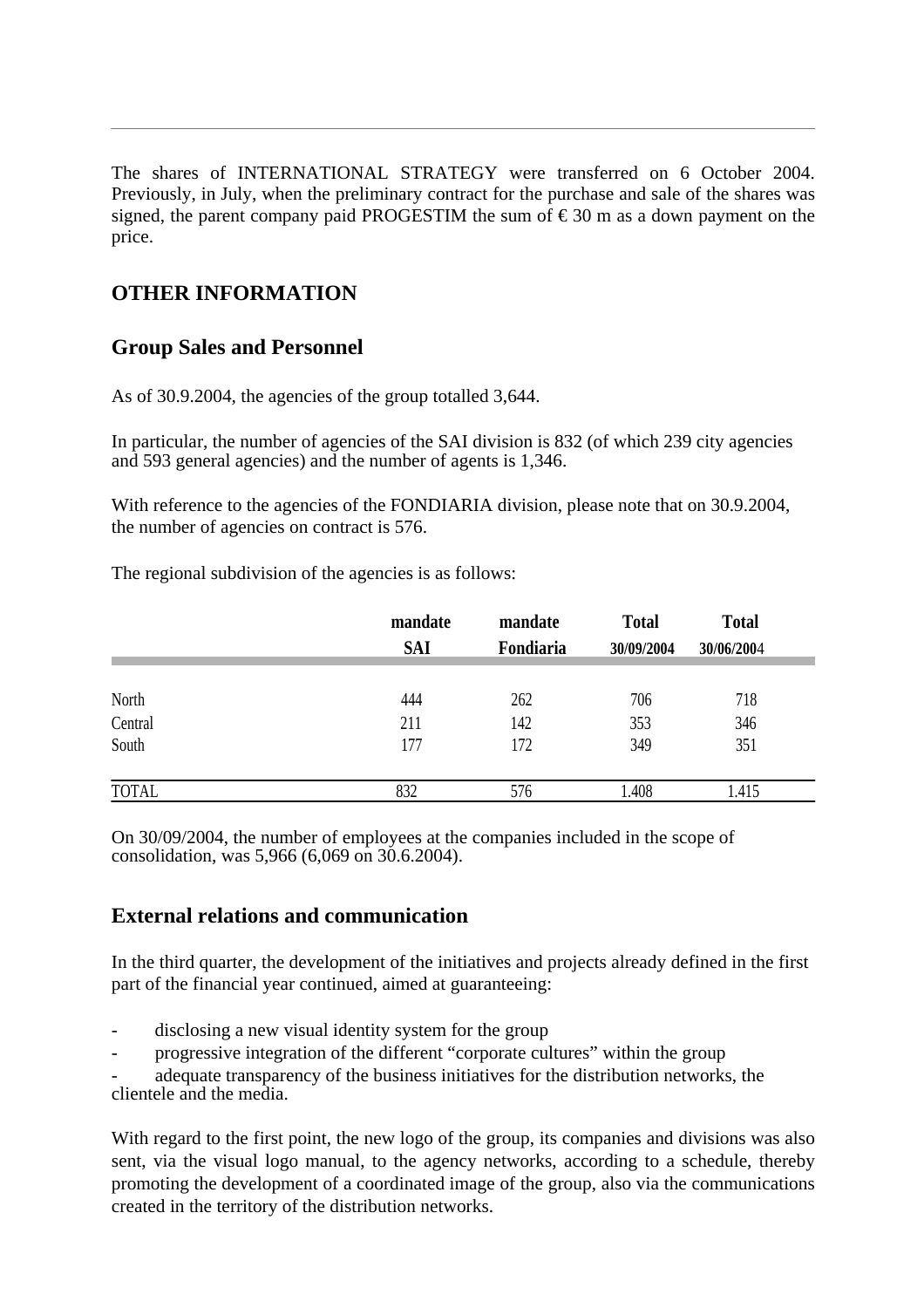Activities aimed at defining and subsequently implementing specific product communication packs to be distributed to the agency networks in more suitable formats for production are also in progress. These will allow the networks to activate commercial initiatives in their own territory backed by communication instruments complying with the requirements indicated by ISP (circular 533-D).

With reference to the second point, in the period examined, work has continued on the preparation and organisation of internal communication activities that will concern the group in particular in the last quarter of the year. Of particular significance is the organisation of the inaugural performance of the Teatro Regio di Torino (12 October 2004 with "La Bohème" by Giacomo Puccini) of which FONDIARIA-SAI is the founding shareholder of the Foundation, proving yet again the group's wish to promote art and culture at the highest level, its willingness to consolidate its link with the city of Turin and a renewed awareness of its corporate social responsibility, whose priorities also include the creation of cultural value for the community in which it operates.

Regarding the third point, during September, the new site of FONDIARIA-SAI was published featuring brand new graphics and a navigation tree that provides useful information both on the finance community and clients. The site will be implemented progressively with other services thanks to the contribution of company members. Regarding on-line communications, sites have also been designed and published for some of the group companies.

Also, communication activities supporting the commercial and product departments are continuing (with specific initiatives linked to the launch of new products), together with the activities of the printing office, which are targetting, at institutional level, ever greater affirmation of the group image in the Italian economic and finance world.

In the sponsorship field, the main events in the quarter include the support offered again this year to the Meeting dell'Amicizia di Rimini, in cooperation with Comunione e Liberazione. The presence of FONDIARIA-SAI in the sports arena, where Progetto Atletica won the third Italian shield and took six athletes to the Olympics, with good image feedback by the media, is also important.

# **IMPORTANT EVENTS THAT OCCURRED AFTER THE CLOSE OF THE QUARTER**

As mentioned previously, on 28 October 2004, following authorisation by the Banca d'Italia, FONDIARIA-SAI sold 40% of the capital of SAI INVESTIMENTI SGR to MILANO ASSICURAZIONI.

Also, on 6 October 2004, the shares of INTERNATIONAL STRATEGY were transferred from PROGESTIM to FONDIARIA-SAI in order to allow PROGESTIM to obtain the financial means necessary for the payment of its share of the confirmatory down payment, payable in respect of the tender – awarded by CITYLIFE – organised by SVILUPPO SISTEMA FIERA S.p.A. for the urban requalification of part of the area of Fiera di Milano.

The price of the INTERNATIONAL STRATEGY shares was  $\epsilon$ 65,050K, calculated on the basis of a valuation of the company made by an independent expert commissioned for the job.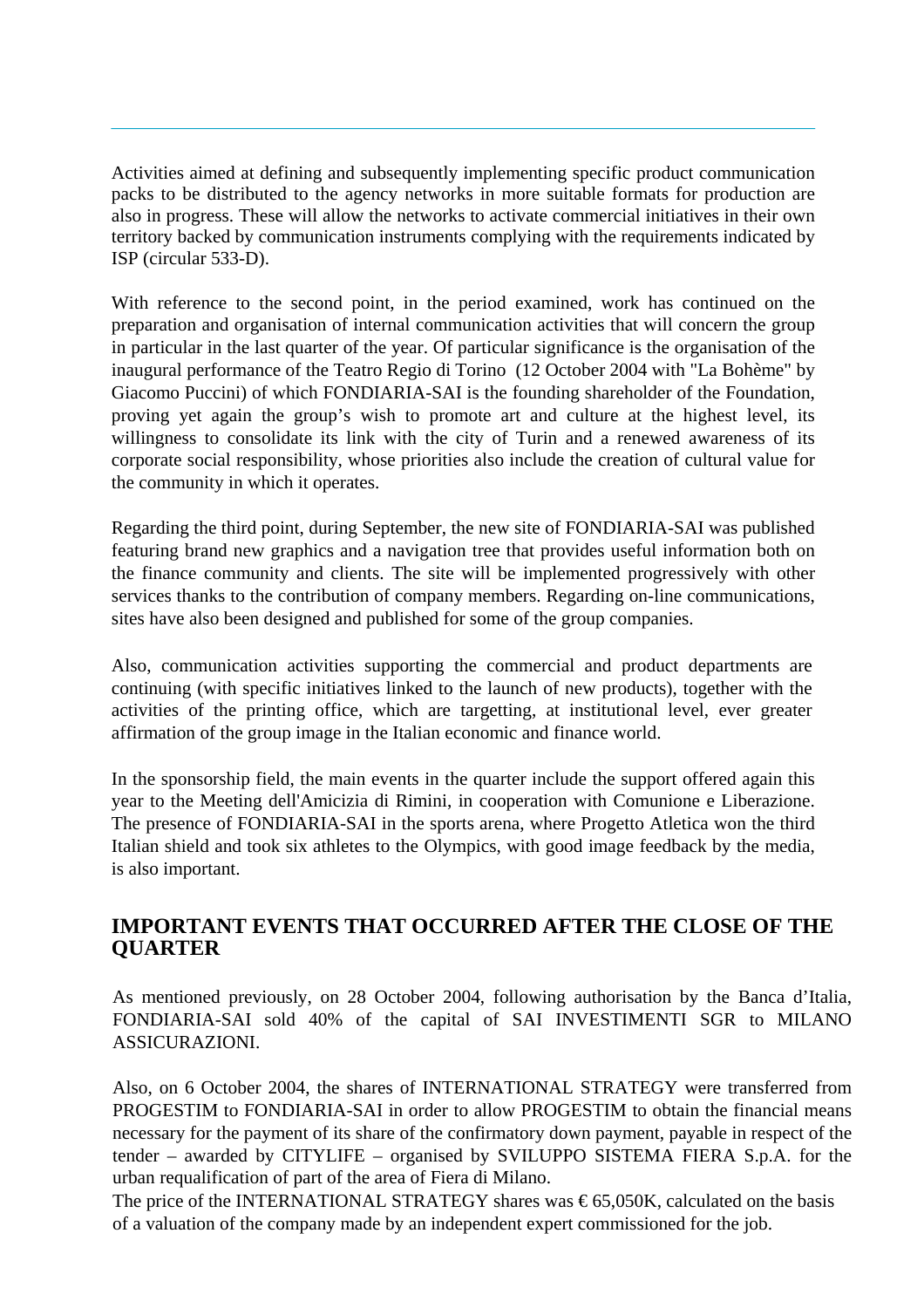On 6 October 2004, the parent company acquired from Eureko B.V. 49% of the capital of Fineuras S.p.A.

For the purpose of this purchase, FONDIARIA-SAI, which already held 51% of Fineuras, now directly controls the entire registered capital of the latter.

Fineuras in turn holds 42.86% of NOVARA VITA SPA, a company in which FONDIARIA-SAI indirectly holds a further 7.14%, the remaining 50% being held by BANCO POPOLARE DI VERONA E NOVARA. The purchase price for 49% of FINEURAS was set at  $\epsilon$ 20,000,000, calculated with reference to the total value of NOVARA VITA, on the basis of the embedded value on 31 December 2003, taking into account that the holding in the latter substantially constitutes the sole activity of FINEURAS.

On 3 November 2004, an agreement was signed between FONDIARIA-SAI and BANCA POPOLARE DELL'EMILIA ROMAGNA (BPER) which provides for the progressive sale by the company to the bank of the entire holdings held by the company in FINBANCHE D'ABRUZZO S.p.A. and BANCA DELLA CAMPANIA S.p.A., both controlled by BPER and with a holding of FONDIARIA-SAI of approximately 15.4% and 4.5%, respectively (the latter directly and indirectly).

In carrying out this agreement, FONDIARIA-SAI sold to BPER on 5 November 10% of the capital of FINBANCHE D'ABRUZZO at a price of  $\epsilon$ 22,000,000.

### **FORESEEABLE MANAGEMENT TREND**

The results as of 30 September are essentially in keeping with the business plan of the company and therefore confirm that the objectives of profitability, efficiency and solvability duly set for the current financial year are also being achieved.

Therefore, in the absence of unforeseeable events or an abnormal or exceptional nature linked with the trend of the financial markets, the income prospects of the group are sufficiently positive for the present financial year.

Milan, 11 November 2004

*For the Board of Directors The Chairman*

# JONELLA LIGRESTI